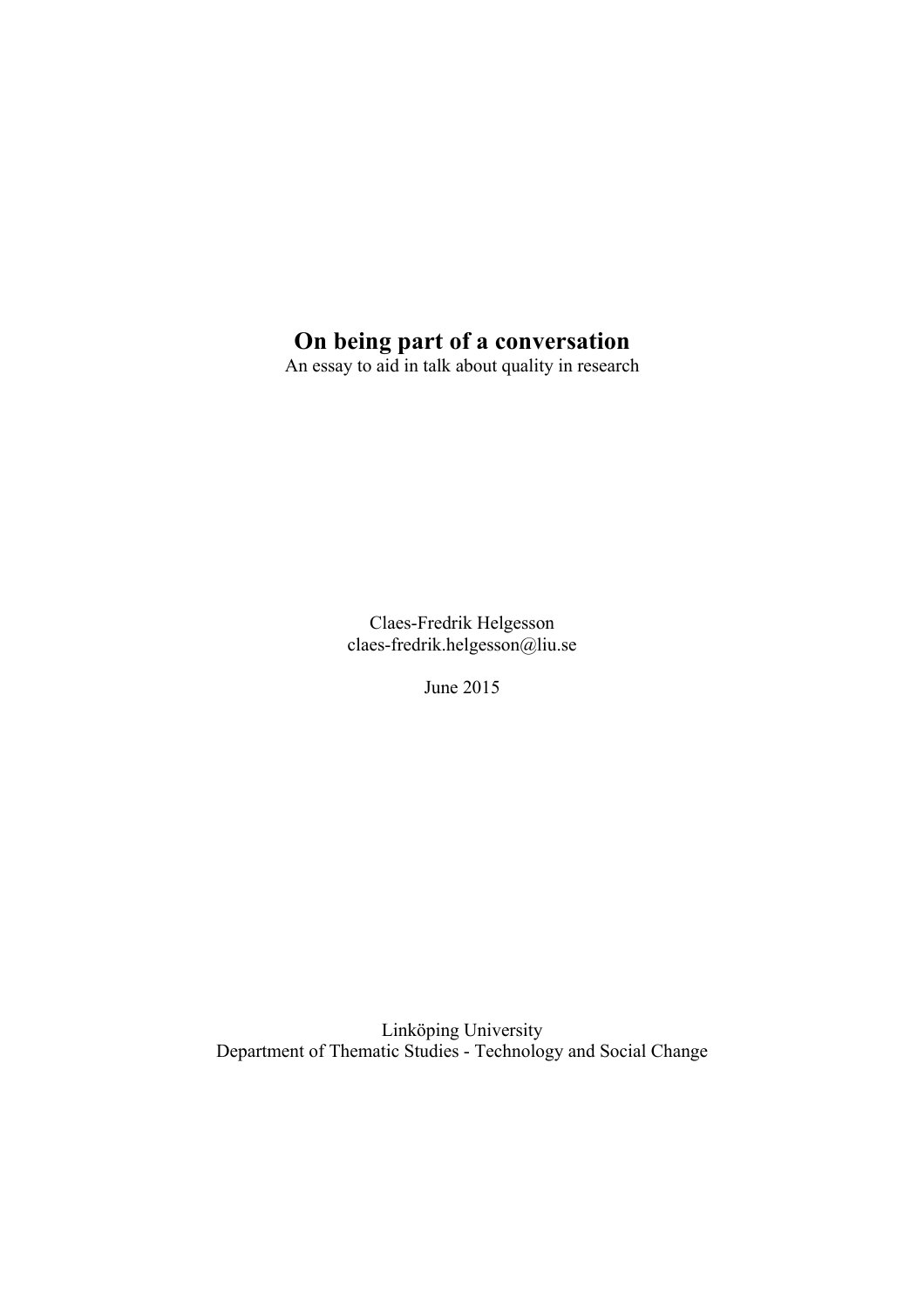## **Research as conversations**

Research is an inherently social activity ordered in innumerable loosely linked fields of inquiry. I like to think of these fields as conversations<sup>1</sup>, where each such conversation is characterised by certain topics, expressions, knowns, unknowns, and so on. In each of these there are also more or less articulated ideas about what constitutes good research practice, what makes for a contribution, what is interesting and so forth. In short, what counts as good research.

This essay ventures to explore what quality of research might mean given the broad starting point of seeing research as many conversations. This starting point is important to me for several reasons. First, the research-as-many-conversations is a heuristic notion that is not entrenched in any particular school or tied to any specific imposing position in philosophy of science (like positivism, critical realism, constructivism to name three.) The notion of research-as-many-conversations is helpful precisely to the extent its looseness can transcend such positions and their specifications of what counts as proper scientific method.

The starting point here rests on the observation that research seems to be about communication. Research as a practice involves communication between researchers and with society more broadly. Furthermore, these on-going activities of communication seem to be ordered in several semiautonomous clusters. The notion of research-as-manyconversations thus gives a somewhat free position from which to acknowledge and appreciate different expressed ideas about quality of research. It gives, in other words, a way to explore the theme of quality without preparing a procrustean bed branded "QUALITY" that are made to measure for particular school of thought, only to be soon used to assess everything.<sup>2</sup>

Freeing ourselves from the expectation of being able to specify a set of uniform criteria of QUALITY, makes it possible to explore quality of research as ideas and practices cherished in specific conversations without giving such observations a generalised status. This essay thus hopes to set a stage for reflecting on the topic of quality of research without offering a

 $1$  The metaphor of conversations is aimed to capture something more precise and limited in the ordering of research than does the notion of disciplines. Economics, anthropology or indeed science and technology studies (STS) is here seen as involving numerous semi-autonomous conversations. Moreover, a conversation does not have to acknowledge or at least strictly adhere to disciplinary boundaries.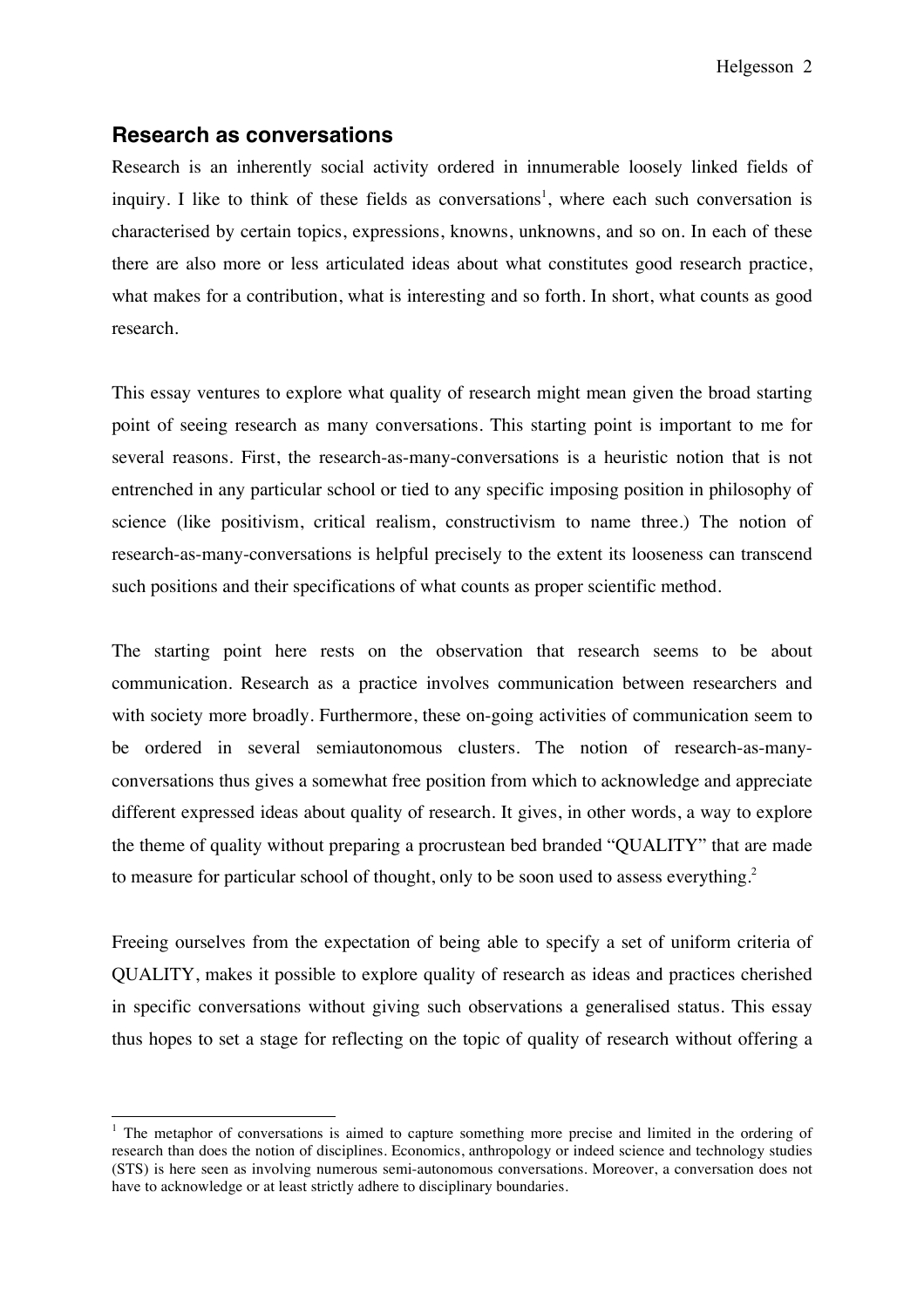list of general prescribed standards or, at the other end of the spectrum, offering little else than a credo to the effect that 'anything goes, everywhere, at any time.' The aim is instead to offer a way to talk about quality as something that is tied to how research is ordered in many semi-autonomous conversations.

The research-as-many-conversations starting point is meant to appreciate the co-presence of many, and indeed sometimes conflicting, standards of what counts as good research. It is further meant to provide a position from which some broader themes can be deduced. The chosen starting point can also accommodate a constructive principle of dual assessment when it comes to formulating a critique against a contribution. Let me begin with exploring a few concrete consequences of the research-as-many-conversations starting point when it comes to discussing the quality of attempts to make research contributions.

## **Implications of seeing research as different ongoing conversations**

A central consequence of looking upon research as ordered in a large number of semiautonomous conversations is that any scholarly writing or presentation becomes seen as an attempt to make a contribution to at least one such conversation. This, then, provides a fundamentally *relational* view on quality: the quality of an attempted contribution can only be assessed in relation to the conventions of identified research conversations. Normally, and to be fair, this is the very same conversation(s) with which the contribution is aimed to engage with.

#### **Conversations as ordering research**

Some central implications stemming from this relational view on research as a practice can be given form by questions such as: What practices are at play in ordering and separating conversations? Can we normally see signs in texts as to what conversation(s) it wants to be part of and contribute to? Are there general patterns as to what counts as a contribution in this particular conversation?

Questions such as these evoke a large number of overlapping and broad topics. This include the topic about the various locales in which different conversations take place. A particular conversation can be distributed across a large variety of academic journals, blogs, workshops,

<sup>&</sup>lt;sup>2</sup> As an example of such a practice would be when the highly specific and situated notion of "evidence" in "evidence based medicine" is brought in to assess quality of a contribution to another conversation and attuned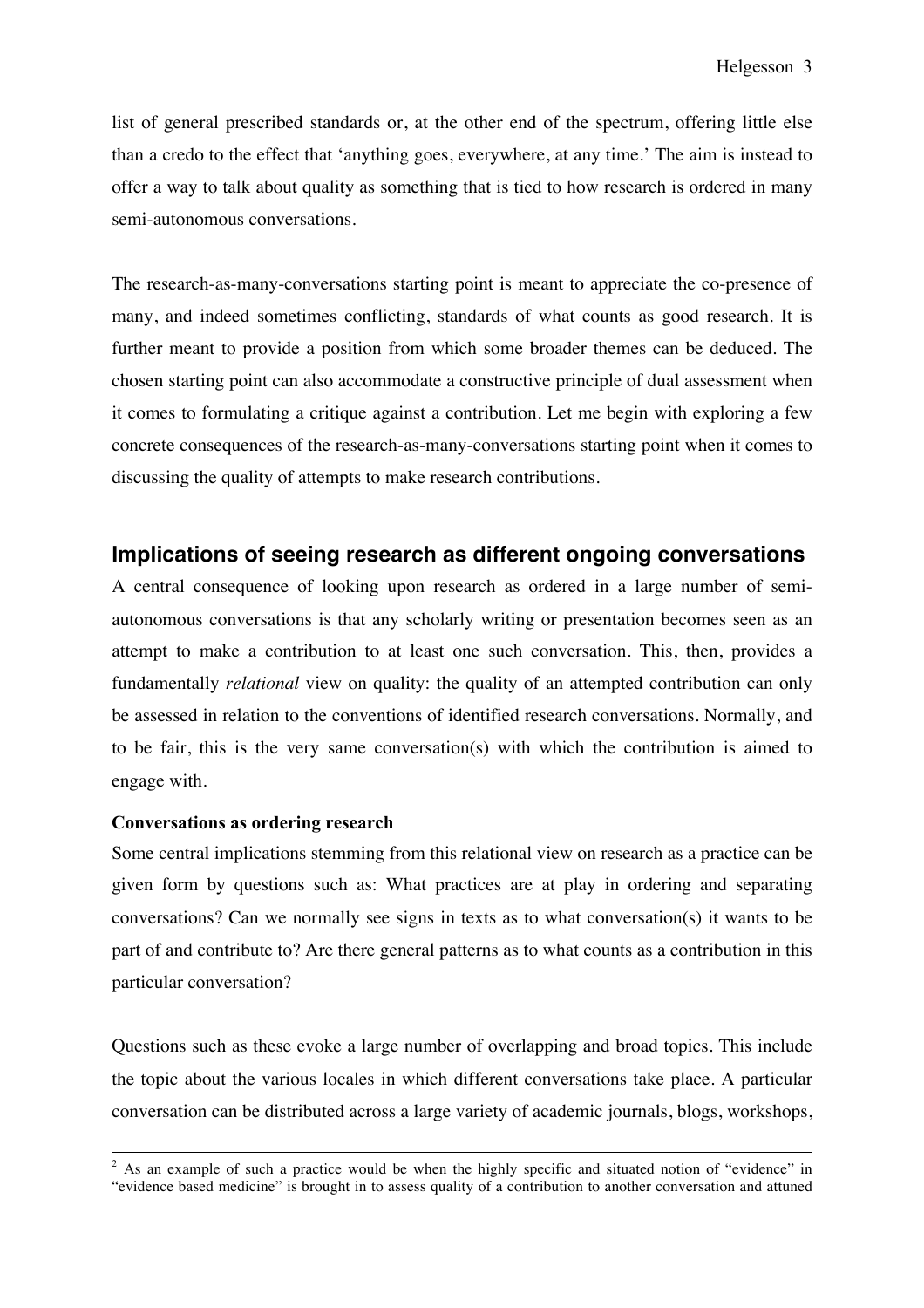conferences, and so on and the items of it can be articles, books, editorial letters, blind reviews, book reviews and so on. The questions above thus allude to there being patterns as to what is said in what locale and in relation to what conversation.<sup>3</sup>

Another topic thus evoked relates to the practices conducted to order and trim a conversation, which includes things such as both the visible cross-citing and debating across articles and the less visible collegiate discussion of drafts as well as the blind review practices of article manuscripts. All such textual practices can be seen as participating in the recurrent defining of the perimeters of said conversation. This further reminds us that there is much more talk going on in any conversation than what is readily published and that scholars can be differently well positioned to listen in on what are the current hot topics of a particular conversation.<sup>4</sup>

A third, yet again overlapping topic, relates to the practices that determines what becomes considered an engaging contribution, a parroted repetition or otherwise failed effort. These topics has indeed for decades instigated a large set of both descriptive and prescriptive scholarly work (and yes, in a multitude of different conversations). It is here, I contend, that the relational view on quality of an attempted contribution becomes critical. The valuation of a contribution can only be done in relation to the conventions of identified research conversations. Yet, this can nevertheless lend itself to certain observations.

The following three sub-sections further discuss a few observations evoked by the rather generic questions posed at the opening of this section.

#### **What practices are at play in ordering and separating conversations?**

The place where something is published, such as what academic journal, is often an indicator of what conversation it aims to be a part of. The outlet is often somewhat lazily further taken as a giveaway of the quality of the contribution, but I leave that performance assessment practice aside here. The place is regularly not enough and the citations mobilised in a text

 $\overline{a}$ 

to a completely different set of scholarly criteria.<br> $3$  This is I guess a theme that the field of bibliometrics have a field day exploring using statistical methods.

<sup>&</sup>lt;sup>4</sup> Being asked to comment on a draft or to review a manuscript is not only about being asked to do a favour to the community. It is also being offered to learn about what is current in the field.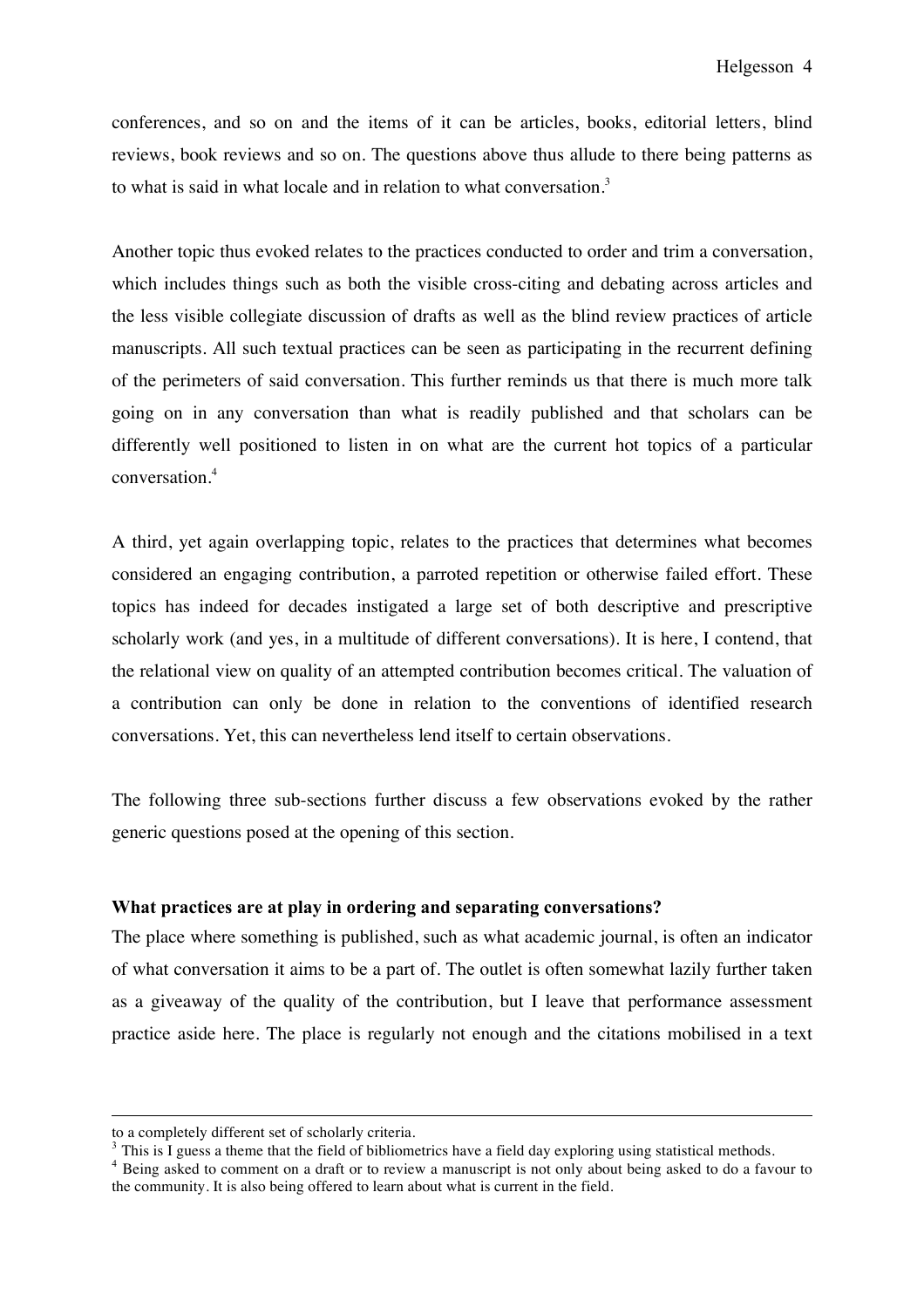serve in this sense as an important orientation sign, since they indicate intended friends and adversaries.5

The references used as well as other conversation-specific traits make texts bear more or less clear marks as to what conversation or conversations it wants to be part of. Not only is this helpful for those well versed in the conversation to recognise new input. It is also helpful for the outsider to identify the particular conversation that a text aims to be part of. This means, not the least, that anyone with the use of cursory knowledge and perhaps some additional work can deduce the central themes as regards quality that operate in the particular conversation. In short, texts regularly themselves give clear pointers as to by which concoction of standards it aims to be assed.

One could counter and say that contributions should not need to identify or have any specific conversation in mind. Such a universal and idealised notion of making a mark has its appeals. Yet, I contend that a text lacking any indications of what conversation it wants to be part of is as much a hit-and-miss effort as would the whispering of your hard won research results while walking alone in a dark deep forest. It is very likely that no one will take notice. However eloquently formulated, such a contribution runs the risk of not finding an appreciative recipient. (Even the random eavesdropper regularly gains more satisfaction from knowing the genuine addressee.) I would thus conclude that a contribution's ability to indicate the relevant conversation(s) itself is an indicator of quality since it demonstrates that it knows what it aims to be a part of.

### **Do texts indicate the conversation(s) it wants to be part of?**

It is in some conversational settings common practice to adorn contributions with extensive literature reviews aiming to establish what is known (within the conversation) and to identify 'gaps' in the thus delineated body of knowledge. The extensive literature review is in this sense the perhaps clearest example of a signposting practice. Yet, such indications are provided whenever a text acknowledges and elaborates how it fits into the central themes of a

<sup>&</sup>lt;sup>5</sup> Barbara Czarniawska has written a helpful and reflexive text about the citation practices for indicating scholarly friends and foes: Czarniawska-Joerges, Barbara. "För Ett Reflektivt Refererande." In *Med Hänvisning Till Andra : En Bok Om Refererandet I Samhällsvetenskapliga Texter,* edited by Björn Rombach. Stockholm: Nerenius & Santérus, 1994.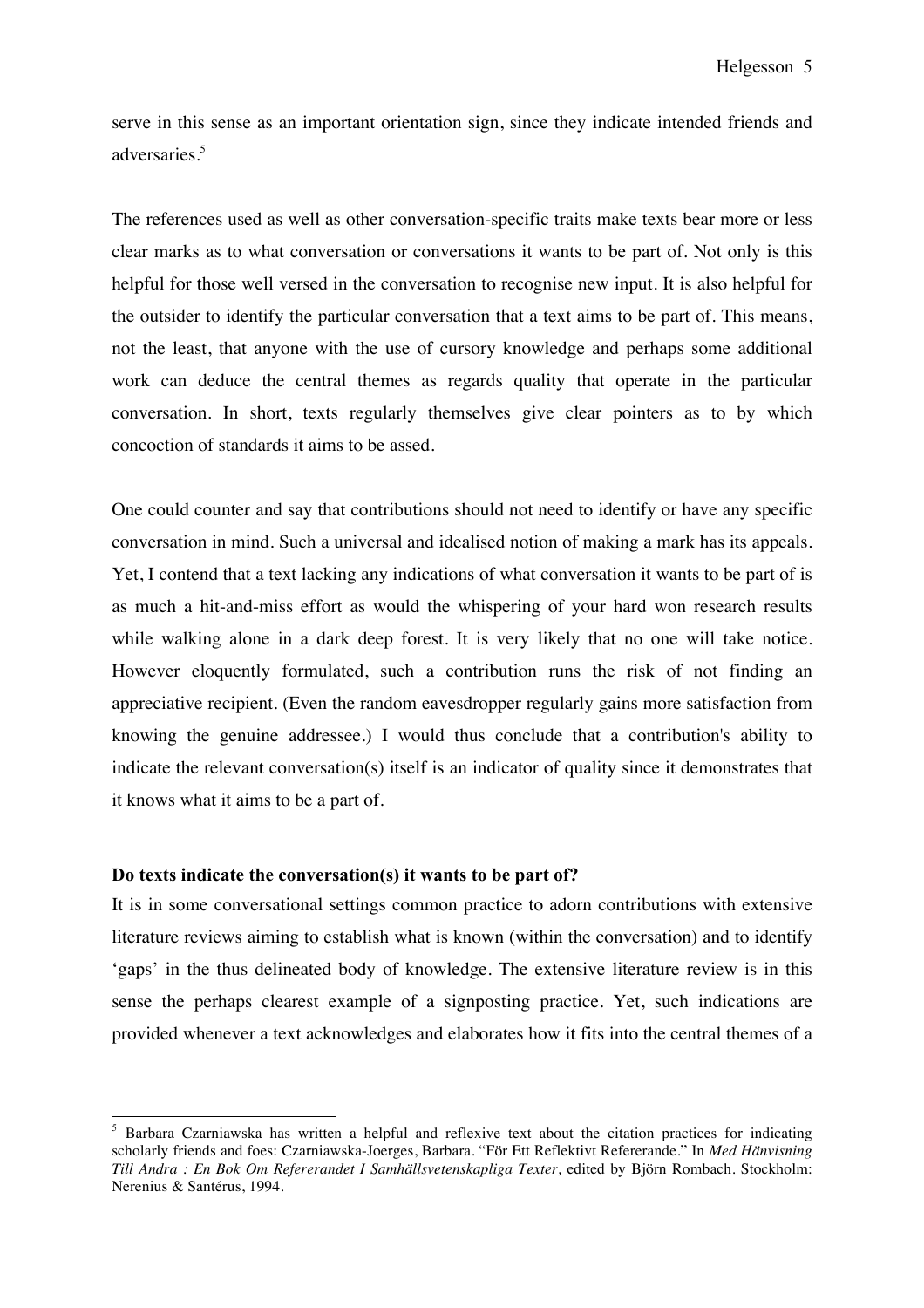conversation. It also includes acknowledging and perhaps discussing central conventions about quality that are central to that particular conversation.

Despite the large differences in how this is done in different fields and conversations, I would argue that such practices are really helpful whatever specific form they take. They do not have to be in the form of very long literature reviews with long shopping-lists of references. In some quarters that would be to converse in a highly deviant way, and the corresponding cues of attachment to the conversation are instead done through other textual moves and marks. Texts that acknowledge and work with *themes and styles* central to the on-going conversation is helpful to both participants of the particular conversation as well as to outsiders for appreciating how the text is set up to make a contribution to the conversation. For one, it facilitates the possibility to verify as well as challenge both alleged gaps in the body of knowledge and the claims for specific contributions.

#### **On retaining the dualism of being part of and sticking out**

There appear to be an important dualism at play when it comes to assessing what counts as a new contribution in a specific conversation. First, stating the same things as many already have stated in the same conversation appears to rarely be met with much attention.<sup>6</sup> A new study that through new and solid empirical material is presented as simply confirming undisputed "facts" within the conversation often appears to receive a lukewarm reception at best. The same appears to be true for the study that as a contribution confirms the usefulness of an already well-established notion (or indeed the uselessness of an already debunked notion).

Second, claiming to provide a grandiose new and challenging contribution to a conversation often seems to attract severe criticism. (The tendency that the going against cherished themes seems to attract criticism could for instance be articulated in relation to the notion of paradigmatic research.<sup>7</sup>) Articulations of criticism often takes the form of pointing out how the alleged contribution in fact is a failed one since it severely fails to honour established conceptions and standards within the conversation. This is all well and fine and I guess tend

<sup>&</sup>lt;sup>6</sup> This is provided, of course, that the text not plainly is a verbatim copy of something previously published without due referencing, since that is tantamount to plagiarism. But that is a kind of attention few if any scholars deliberately seek.

<sup>7</sup> I'm here alluding to the notion as defined by Kuhn, Thomas S. *The Structure of Scientific Revolutions.*  Chicago: University of Chicago Press, 1962.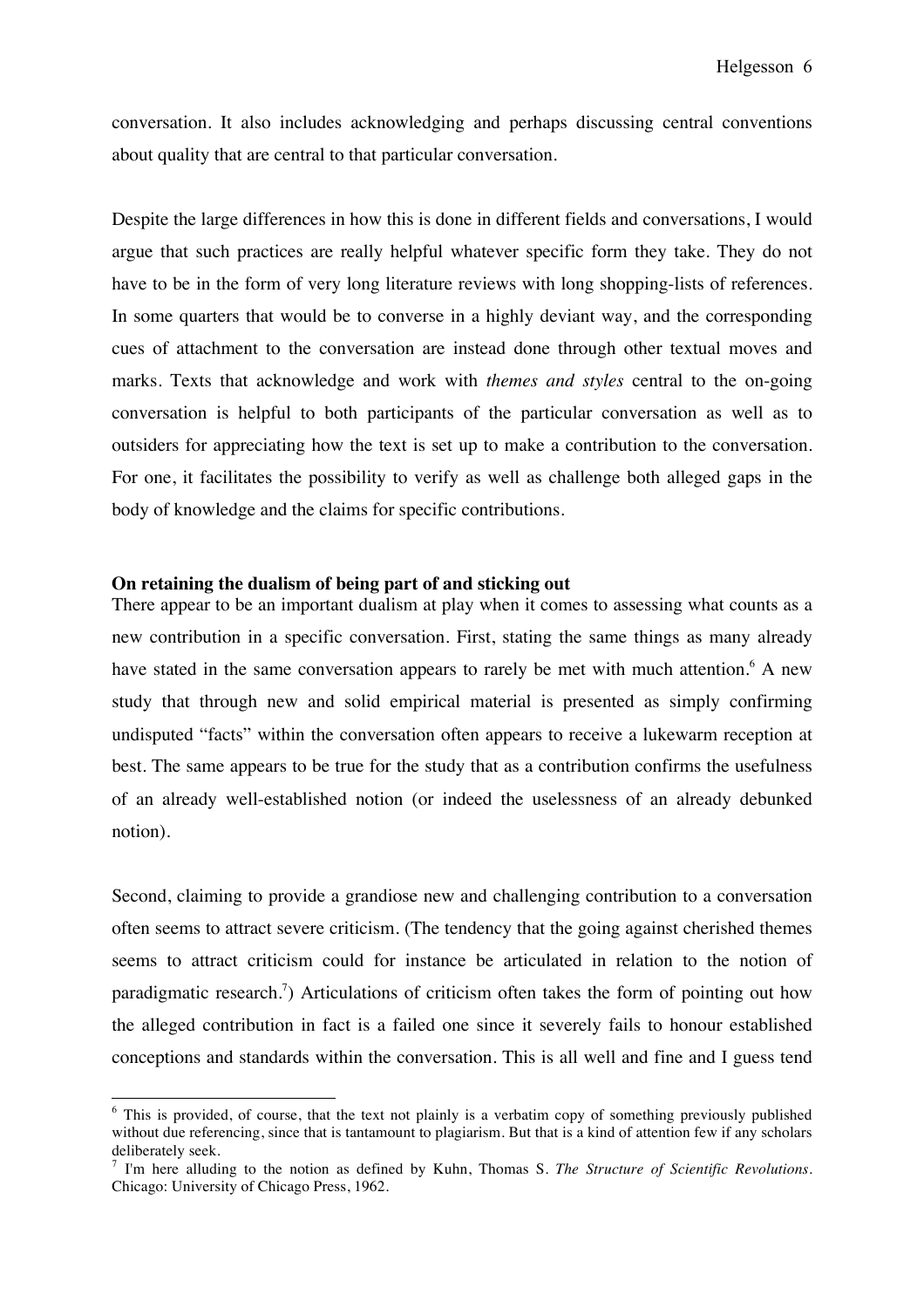to encourage more moderate ambitions in the articulation of newness. It is often difficult to substantially change the perimeters of an on-going conversation in a single remark.

There is, however, something potentially disturbing when joining the observation about the regular lukewarm reception of the parroted contribution with the often more heated reception that the articulation of new contributions can. The confirmatory might give the illusion that it better conforms to the quality standards of the conversation simply due to the tendency that it attracts less rigorous scrutiny. On the flip side, the registers of quality appear to be more explicitly in operation, the larger the claimed contribution appears to be. The potentially disturbing circumstance is that this might produce the inference that confirmatory parroting is the safe way to go. (It is not: Try to systematically parrot in an ordinary conversation and see what happens.)

My conclusion to all this is that the ambition to make a noticeable contribution can not be separated from the discussion about the perceived quality of said research. Texts that manage to make a well attuned new contribution to a field and withstand the possible criticisms that this might attract, becomes considered of higher quality than texts that with exactly the same rigour simply parrots what is already being said in that particular conversation. Attempting to make an attuned and identifiable contribution is also a safer way to not become subject to the harshest conversational treatment of all, that is, to be passed over in silence. This can happen to any text, but I would bet that it happens more often to the plainly confirmatory as well as to the grandiosely out of touch.

## **Three provisional lessons and the opening for a dual assessment**

The above discussion might be summarised in three provisional lessons:

- A letter has a better chance to be read if it has an addressee on the envelope: To clearly indicate the relevant conversation(s) is to practice quality in the sense that it demonstrates what the contribution aims to be a part of. Such indications are performed differently in different conversations.
- Texts that acknowledge and work with themes central to the conversation are helpful to both participants of the particular conversation as well as to outsiders. It assists in forming an appreciation of the contribution by indicating to what conversation it aims to make a contribution.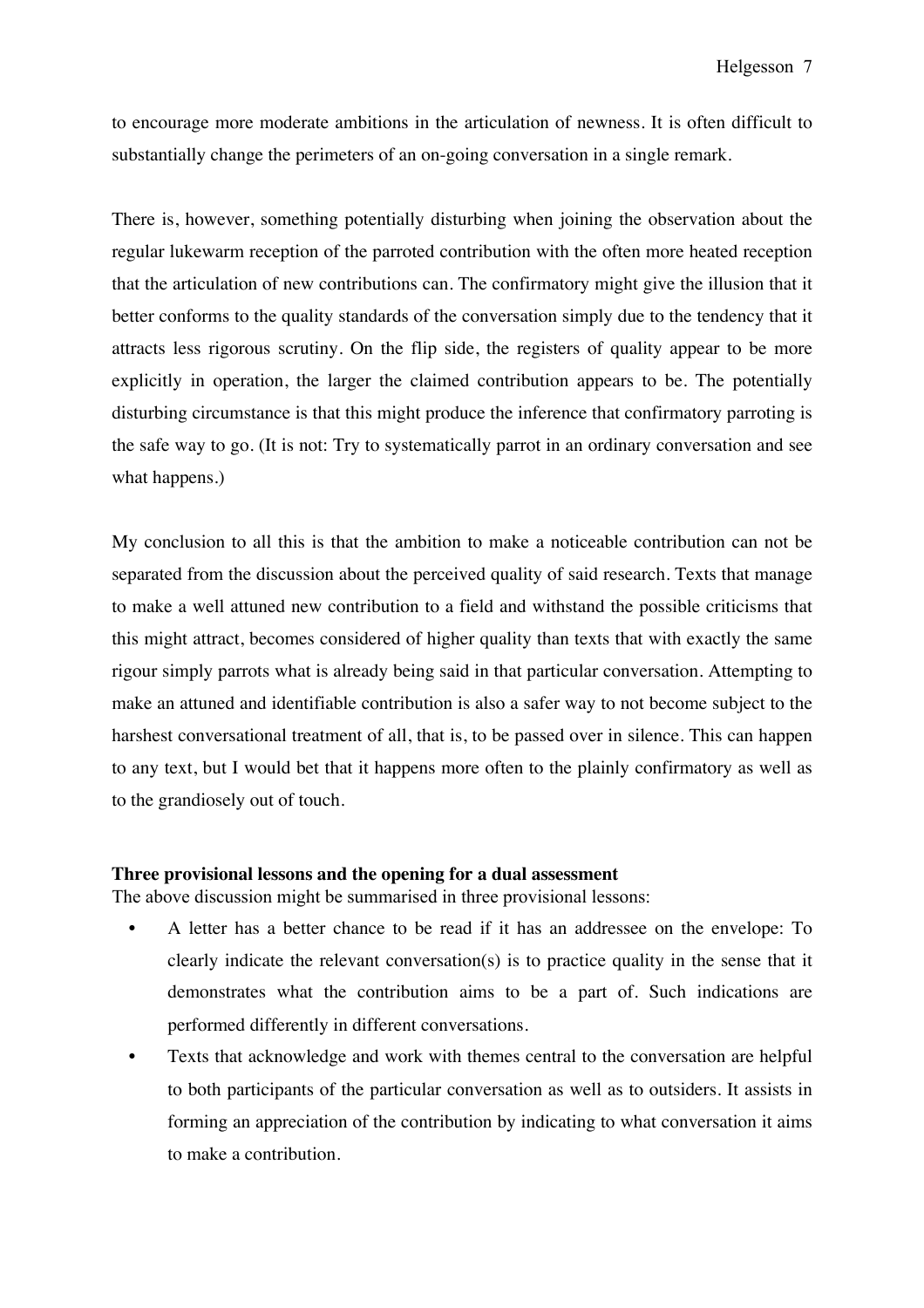- To be perceived to as high quality contribution normally requires more than rigorously following the conventions for research maintained within a conversation. It is also about clearly attempting to make something that is considered new. In short it means successfully performing the dualism of being part of and sticking out.
- •

The relational view on research contributions embraced further opens for a dual assessment. We can as a primary assess how *well* a contribution seems to be *worthwhile* contribution to a conversation it aims to be part of. We can, if we are so inclined, as a second assess how *worthwhile* we think the specific conversation is and thus by implication the contributions to it. I think both are fair modes of assessment. I further contend that it is crucial to distinguish between the two, and I do detest when scholars with hegemonic outlooks use an assessment of the latter kind to stand in place of an assessment of the first kind. That is, in my view, like disparaging a game of ice-hockey simply because it does not comply to the rules and aesthetic standards of football. I think, to be fair, that one as a rule should try to at least for a moment see how well an effort succeeds in being what it tries to be. That means holding a contribution up to the standards of the conversation(s) it aims to be part of.

## **A few concluding reflexions**

There are scholarly conversations that truly cherish notions like rigour, external validity, and objectivity when the topic of quality is raised. The conclusion of the above suggests that such notions indeed are essential, provided you have ambitions to seriously take part in conversations where they are central. Other research conversations seem to be much more in praise of engaging narratives, with wit and the revelation of a new and somewhat surprising outlook much like the good joke.<sup>8</sup> Again, these registers of quality are essential to understand, and practice, if one wants to be considered a god conversationalist in such drawing rooms. I think, that the reasoning outlined here also has a bearing on how to address audiences outside academia. There are in such contexts, I would suggest, other cherished notions to think about, such as relevance and how one can relate to matters of concern revered such settings.

It might, finally, be worth reflecting on a few limitations with the line of argument pursued here. The way I've reasoned give not much guidance when it comes to situations where it is

 <sup>8</sup> The allusion to research having a point much like a good joke, comes from Asplund, Johan. 1970. *Om undran inför samhället*. Lund: Argos.